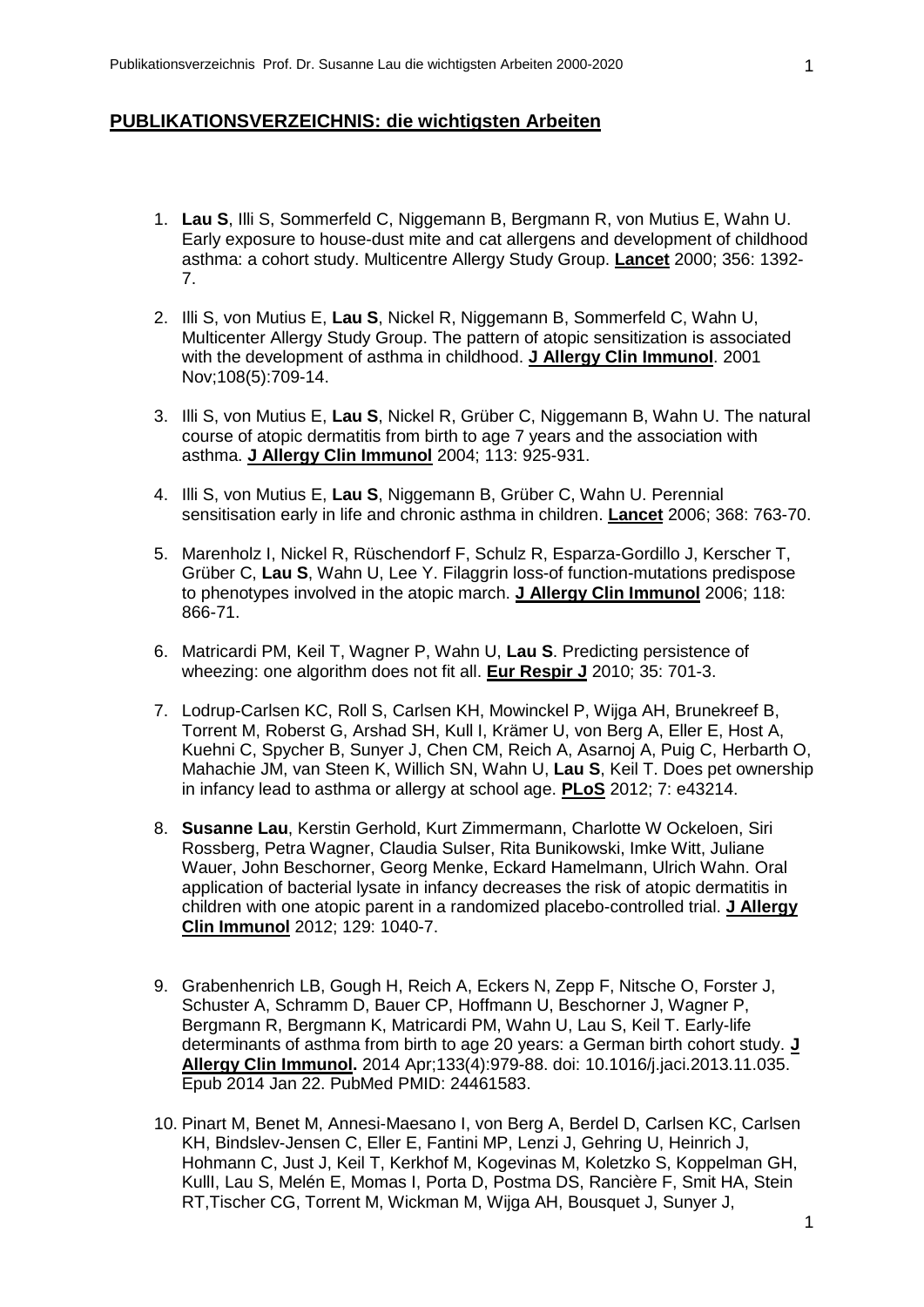Basagaña X, Guerra S, Garcia-Aymerich J, Antó JM. Comorbidity of eczema, rhinitis, and asthma in IgE-sensitised and non-IgE-sensitised children in MeDALL: a population-based cohort study. Lancet Respir Med. 2014 Feb;2(2):131-40. doi:10.1016/S2213-2600(13)70277-7. Epub 2014 Jan 14. PubMed PMID: 24503268.

- 11. John Penders, Kerstin Gerhold, Ellen E. Stobberingh, Carel Thijs, Kurt Zimmermann, **Susanne Lau**, Eckard Hamelmann. Establishment of the intestinal microbiota and its role in infantile eczema: results from a randomized placebocontrolled trial. J Allergy Clin Immunol 2013 Jul 27. pii: S0091-6749(13)00978-0. doi: 10.1016/j.jaci.2013.05.043. [Epub ahead of print]
- 12. Scholtens S, Postma DS, Moffatt MF, Panasevich S, Granell R, Henderson AJ, Melén E, Nyberg F, Pershagen G, Jarvis D, Ramasamy A, Wjst M, Svanes C, Bouzigon E, Demenais F, Kauffmann F, Siroux V, von Mutius E, Ege MJ, Braun-Fahrländer C, Genuneit J; GABRIELA study group, Brunekreef B, Smit HA, Wijga AH, Kerkhof M, Curjuric I, Imboden M, Thun GA, Probst-Hensch N, Freidin MB, Bragina EIu, Deev IA, Puzyrev VP, Daley D, Park J, Becker A, Chan-Yeung M, Kozyrskyj AL, Pare P, Marenholz I, **Lau S**, Keil T, Lee YA, Kabesch M, Wijmenga C, Franke L, Nolte IM, Vonk J, Kumar A, Farrall M, Cookson WO, Strachan DP, Koppelman GH, Boezen HM. Novel childhood asthma genes interact with in utero and early-life tobacco smoke exposure. **J Allergy Clin Immunol**. 2014 Mar;133(3):885-8. doi: 10.1016/j.jaci.2013.08.049. Epub 2013 Dec 6. PubMed PMID: 24315450; PubMed Central PMCID: PMC3969577.
- 13. Marenholz I, Esparza-Gordillo J, Rüschendorf F, Bauerfeind A, Strachan DP, Spycher BD, Baurecht H, Margaritte-Jeannin P, Sääf A, Kerkhof M, Ege M, Baltic S, Matheson MC, Li J, Michel S, Ang WQ, McArdle W, Arnold A, Homuth G, Demenais F,Bouzigon E, Söderhäll C, Pershagen G, de Jongste JC, Postma DS, Braun-Fahrländer Horak E, Ogorodova LM, Puzyrev VP, Bragina EY, Hudson TJ, Morin C, Duffy DL, Marks GB, Robertson CF, Montgomery GW, Musk B, Thompson PJ, Martin NG, James A, Sleiman P, Toskala E, Rodriguez E, Fölster-Holst R, Franke A, Lieb W, Gieger C, Heinzmann A, Rietschel E, Keil T, Cichon S, Nöthen MM, Pennell CE, Sly PD, Schmidt CO, Matanovic A, Schneider V, Heinig M, Hübner N, Holt PG, **Lau S**, Kabesch, M, Weidinger S, Hakonarson H, Ferreira MA, Laprise C, Freidin MB, Genuneit J,Koppelman GH, Melén E, Dizier MH, Henderson AJ, Lee YA. Meta-analysis identifies seven susceptibility loci involved in the atopic march. **Nat Commun**. 2015 Nov 6;6:8804. doi: 10.1038/ncomms9804. PubMed PMID: 26542096; PubMed Central PMCID: PMC4667629.
- 14. Hofmaier S, Hatzler L, Rohrbach A, Panetta V, Hakimeh D, Bauer CP, Hoffman U,Forster J, Zepp F, Schuster A, Stock P, Wahn U, Keil T, **Lau S,** Matricardi PM. "Default" versus "pre-atopic" IgG responses to foodborne and airborne pathogenesis-related group 10 protein molecules in birch-sensitized and nonatopic children. **J Allergy Clin Immunol.** 2015 May;135(5):1367-74.e1-8. doi:10.1016/j.jaci.2014.09.048. Epub 2014 Nov 22. PubMed PMID: 25458000.
- 15. Esparza-Gordillo J, Matanovic A, Marenholz I, Bauerfeind A, Rohde K, Nemat K, Lee-Kirsch MA, Nordenskjöld M, Winge MC, Keil T, Krüger R, **Lau S**, Beyer K, Kalb B, Niggemann B, Hübner N, Cordell HJ, Bradley M, Lee YA. Maternal filaggrin mutations increase the risk of atopic dermatitis in children: an effect independent of mutation inheritance. **PLoS Genet**. 2015 Mar 10;11(3):e1005076. doi:10.1371/journal.pgen.1005076. eCollection 2015 Mar. PubMed PMID: 25757221; PubMed. Central PMCID: PMC4355615.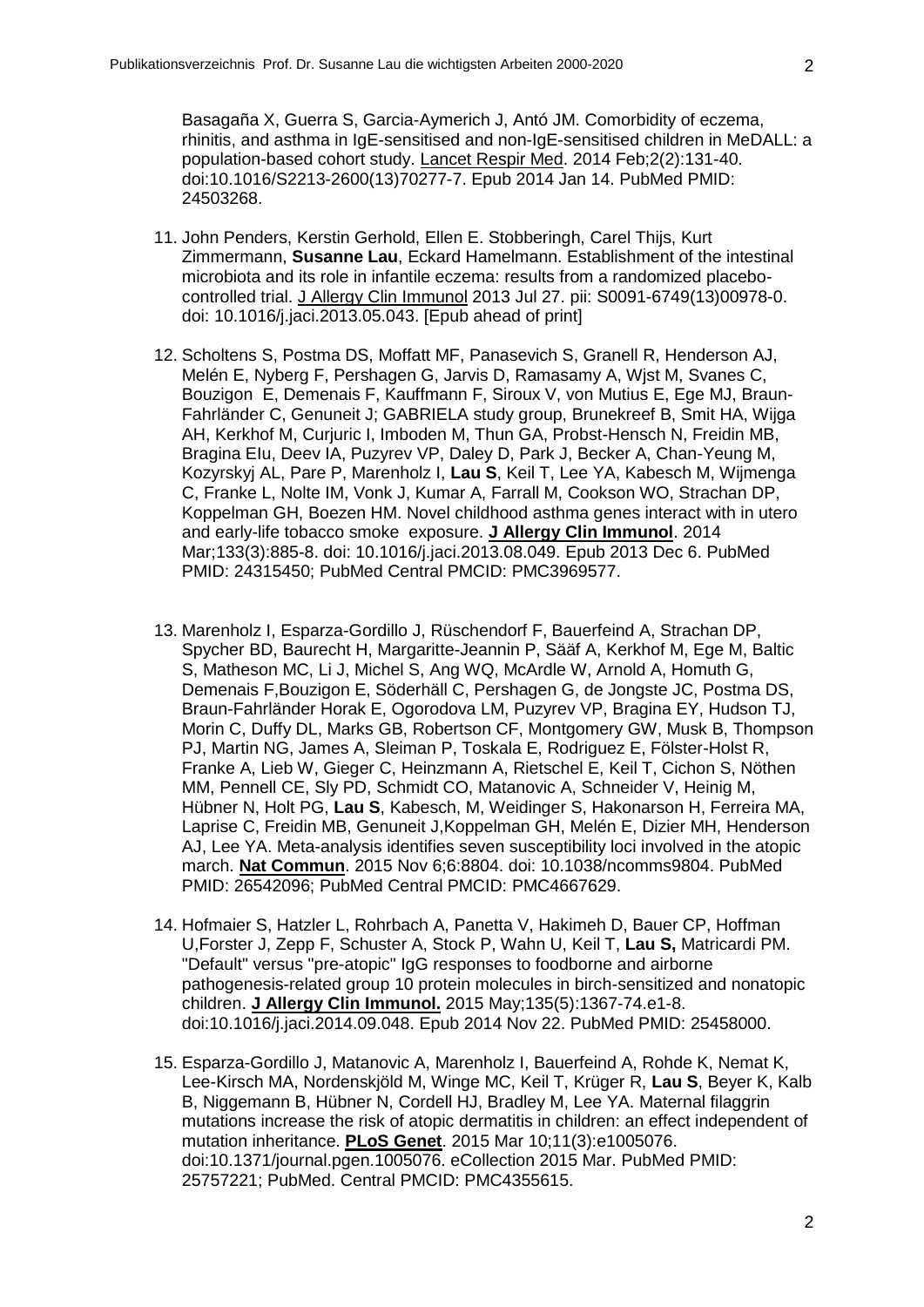- 16. Lidia Casas, Jordi Sunyer, Christina Tischer; Ulrike Gehring, Magnus Wickman, Raquel Garcia-Esteban, Irina Lehmann, Inger Kull, RN, Andreas Reich, **Susanne Lau**, Alet Wijga, Josep-Maria Antó, Tim S Nawrot, Joachim Heinrich, Thomas Keil, Maties Torrent. Early life house dust mite allergens, childhood mite sensitization and respiratory outcomes. **Allergy** 2015; Apr 20. Pubmed PMID: 25858551.
- 17. Grabenhenrich L, Keil T, Reich A, Gough H, Beschorner J, Hoffmann U, Bauer CP, Forster J, Schuster A, Schramm D, Nitsche O, Zapp F, Lee Y-A, Bergmann R, Bergmann KE, Wahn U, **Lau S.** Prediction and prevention of allergic rhinitis: a birth cohort study of 20 years. **J Allergy Clin Immunol** 2015 May 11. pii:S0091- 6749(15)00492-3. doi: 10.1016/j.jaci.2015.03.040. [Epub ahead of print]PubMed PMID: 25976706.
- 18. Gough H, Grabenhenrich L, Reich A, Eckers N, Nitsche O, Schramm D, Beschorner J, Hoffmann U, Schuster A, Bauer CP, Forster J, Zepp F, Lee YA, Bergmann RL,Bergmann KE, Wahn U, **Lau S**, Keil T; MAS study group. Allergic multimorbidity of asthma, rhinitis, and eczema over 20 years in the German birth cohort MAS. **Pediatr Allergy Immunol**. 2015 May 22. doi: 10.1111/pai.12410. [Epub ahead of print] PubMed PMID: 26011739.
- 19. Lavinia Paternoster, Marie Standl, Johannes Waage, Hansjörg Baurecht , Melanie Hotze , David P Strachan, John A Curtin Klaus Bønnelykke, Chao Tian, Atsushi Takahashi, Jorge Esparza-Gordillo, Alexessander Couto Alves…..**Lau, S**…. Multiethnic genome-wide association study of 21,000 cases and 95,000 controls identifies 10 novel risk loci for atopic dermatitis. **Nature Genetics** 2015; 47: 1449- 56.
- 20. Sintobin I, Keil T, **Lau S**, Grabenhenrich L, Holtapples G, Reich A, Wahn U, Bachert C. is immunoglobulin E to Staphylococcus aureus enterotoxins associated with asthma at 20 years? **Pediatr Allergy Immunol** 2015; 26: 461-5.
- 21. Rossberg S, Gerhold K, Geske T, Zimmermann K, Menke G, Zaino M, Wahn U, Hamelmann E, **Lau S**. Elevated blood eosinophils in early infancy are predictive of atopic dermatitis in children with risk for atopy. **Pediatr Allergy Immunol**. 2016 Nov;27(7):702-708. doi: 10.1111/pai.12607. PubMed PMID: 27294404.
- 22. Posa D, Pizzulli A, Wagner P, Perna S, Hofmaier S, Matricardi PM, **Lau S**. Efficacy and usability of a novel nebulizer targeting both upper and lower airways. **Italian J of Ped** 2017; 89: doi: 10.1186/s13052-017-0400.
- 23. Hose Alexander, Depner M, Illi S, **Lau S**, Keil T, Wahn U, Fuchs O, Pfefferle PI, Schmaußer-Hechfellner, Genueit J, Lauener R, Karvonen AM, Roduit C, Riedler J, Pekkanen J, von Mutius E, Ege MJ. Latent class analysis reveals clinically relevant atopy phenotypes in two birth cohorts. **J Allergy Clin Immunol** 2017; 139: 1935- 1945.
- 24. Posa D, Perna S, Resch Y, Lupinek C, Panetta V, Hofmaier S, Rohrbach A,Hatzler L, Grabenhenrich L, Tsilochristou O, Chen KW, Bauer CP, Hoffmann U,Forster J, Zepp F, Schuster A, Wahn U, Keil T, **Lau S**, Vrtala S, Valenta R,Matricardi PM. Evolution and predictive value of IgE responses towards a comprehensive panel of house dust mite allergens during the first 2 decades of life. **J Allergy Clin Immunol**. 2017; 139: 541-549.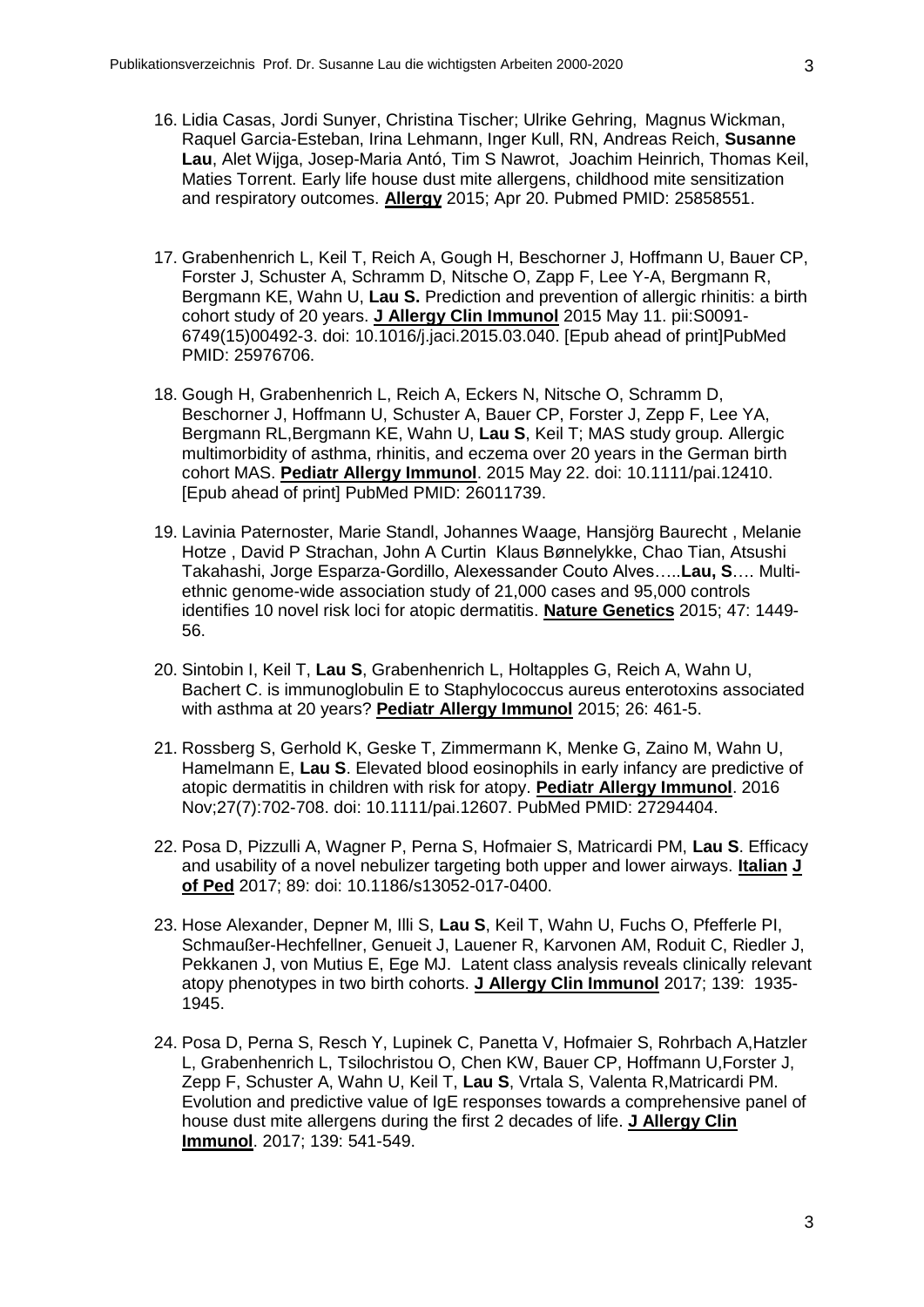- 25. Lennart Nilsson<sup>1</sup>, Knut Brockow<sup>2</sup>, Johan Alm<sup>3</sup>, Victoria Cardona<sup>4</sup>, Jean-Christoph Caubet<sup>5</sup>, Eva Gomes<sup>6</sup>, Maria C. Jenmalm<sup>7</sup>, Eva Netterlid<sup>8</sup>, Jürgen Schwarze<sup>9</sup>, Jann Storsaeter<sup>10</sup>, Chrysanthi Skevaki<sup>11</sup>, Lau S, Ingrid Terreehorst<sup>12</sup>, Aziz Sheikh<sup>13</sup>, Giovanna Zanoni<sup>14.</sup> Vaccination and allergy: EAACI position paper, practical aspects. **Pediatric Allergy Immunol** 2017; 28: 628-640.
- 26. Halken S, Larenas-Linnemann D, Roberts G, Calderón MA, Angier E, Pfaar O, RyanD, Agache I, Ansotegui IJ, Arasi S, Du Toit G, Fernandez-Rivas M, Geerth van Wijk R, Jutel M, Kleine-Tebbe J, Lau S, Matricardi PM, Pajno GB, Papadopoulos NG,Penagos M, Santos AF, Sturm GJ, Timmermans F, van Ree R, Varga EM, Wahn U, Kristiansen M, Dhami S, Sheikh A, Muraro A. EAACI guidelines on allergen immunotherapy: Prevention of allergy. **Pediatr Allergy Immunol**. 2017 Dec;28(8):728-745. doi: 10.1111/pai.12807. Epub 2017 Oct 27. Review. PubMed PMID:28902467.
- 27. Uphoff EP, Bird PK, Antó JM, Basterrechea M, von Berg A, Bergström A, BousquetJ, Chatzi L, Fantini MP, Ferrero A, Gehring U, Gori D, Heinrich J, Keil T, Kull I, **Lau S**, Maier D, Momas I, Narduzzi S, Porta D, Ranciere F, Roumeliotaki T, Schikowski T, Smit HA, Standl M, Sunyer J, Wright J. Variations in the prevalence of childhood asthma and wheeze in MeDALL cohorts in Europe. **ERJ Open Res**. 2017Jul 3;3(3). pii: 00150-2016. doi: 10.1183/23120541.00150-2016. eCollection 2017Jul. PubMed PMID: 28845428; PubMed Central PMCID: PMC5566268.
- 28. Bonertz A, Roberts GC, Hoefnagel M, Timon M, Slater JE, Rabin RL, Bridgewater J, Pini C, Pfaar O, Akdis C, Goldstein J, Poulsen LK, van Ree R, Rhyner C, BarberD, Palomares O, Sheikh A, Pawankar R, Hamerlijnk D, Klimek L, Agache I, Angier E,Casale T, Fernandez-Rivas M, Halken S, Jutel M, **Lau S**, Pajno G, Sturm G, Varga EM, Gerth van Wijk R, Bonini S, Muraro A, Vieths S. Challenges in the implementation of EAACI guidelines on allergen immunotherapy: A global perspective on the regulation of allergen products. **Allergy.** 2017 Aug 3. doi:10.1111/all.13266. [Epub ahead of print] Review. PubMed PMID: 28771830.
- 29. Sturm GJ, Varga EM, Roberts G, Mosbech H, Bilò MB, Akdis CA, Antolín-Amérigo D, Cichocka- Jarosz E, Gawlik R, Jakob T, Kosnik M, Lange J, Mingomataj E, MitsiasDI, Ollert M, Oude Elberink JNG, Pfaar O, Pitsios C, Pravettoni V, Ruëff F, Sin BA, Agache I, Angier E, Arasi S, Calderón MA, Fernandez-Rivas M, Halken S, Jutel M, **Lau** S, Pajno GB, van Ree R, Ryan D, Spranger O, van Wijk RG, Dhami S, Zaman H,Sheikh A, Muraro A. EAACI Guidelines on Allergen Immunotherapy: Hymenoptera venom allergy. **Allergy.** 2017 Jul 27. doi: 10.1111/all.13262. [Epub ahead of print]PubMed PMID: 28748641.
- 30. Kristiansen M, Dhami S, Netuveli G, Halken S, Muraro A, Roberts G, Larenas-Linnemann D, Calderón MA, Penagos M, du Toit G, Ansotegui JJ, Kleine-Tebbe J, **Lau S,** Matricardi PM, Pajno G, Papadopoulos NG, Pfaar O, Ryan D, Santos AF, Timmermanns F, Wahn U, Sheik A. Allergen immunotherapy for the prevention of allergy: a systematic review and meta‐analysis. **Pediatric Allergy and Immunology** 2017; 28: 18-29.
- 31. Keller T, Hohmann C, Standl M, Wijga AH, Gehring U, Melén E, Almqvist C, LauS, Eller E, Wahn U, Christiansen ES, von Berg A, Heinrich J, Lehmann I, Maier D, Postma DS, Antó JM, Bousquet J, Keil T, Roll S. The sex-shift in single disease and multimorbid asthma and rhinitis during puberty - a study by MeDALL. **Allergy**. 2017 Sep 27. doi: 10.1111/all.13312. [Epub ahead of print] PubMed PMID: 28960325.